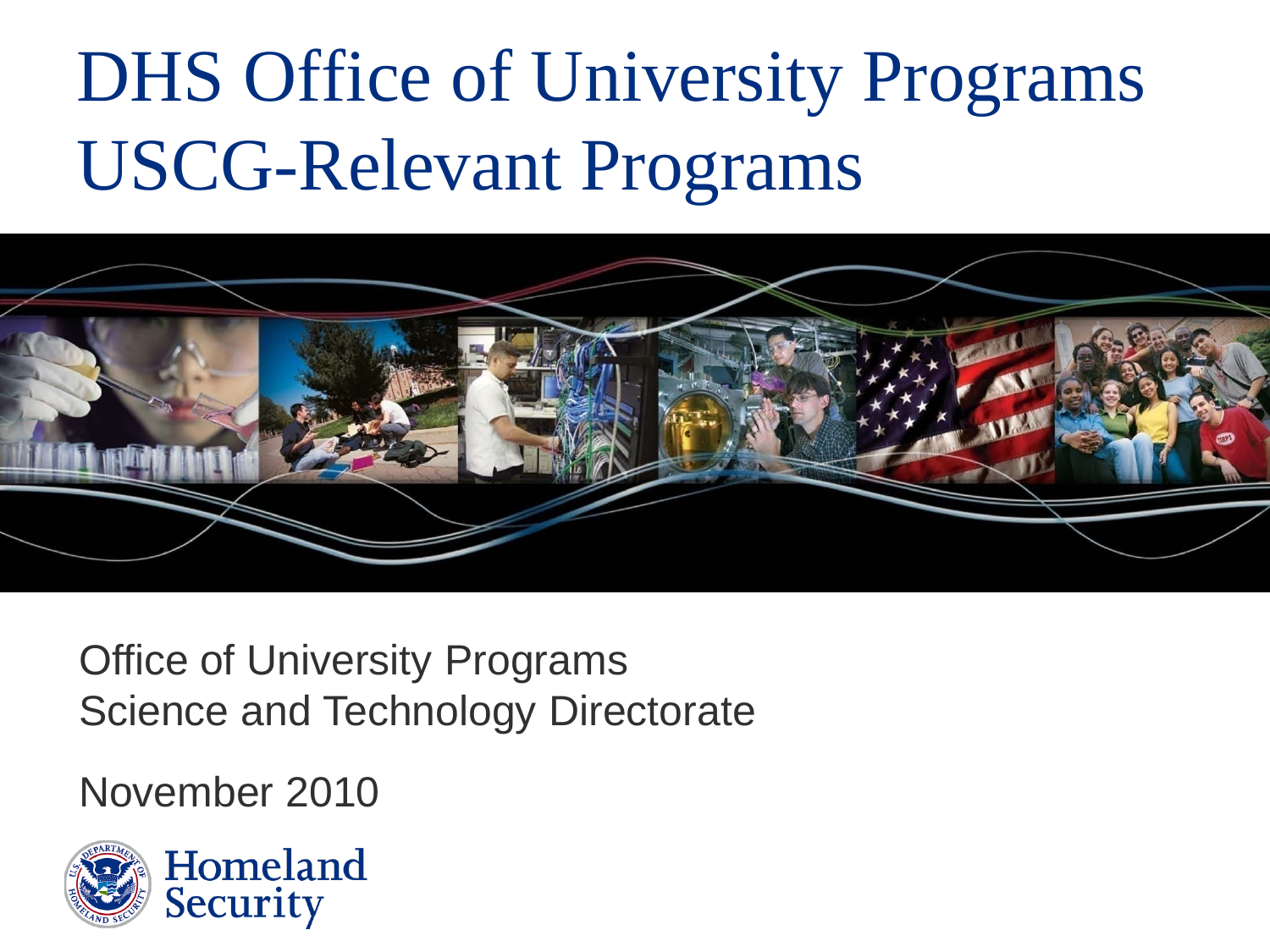## DHS Office of University Programs

- **Programmatic Thrusts** 
	- **Centers of Excellence**
	- **Education Programs**
	- **Minority Serving Institutions**



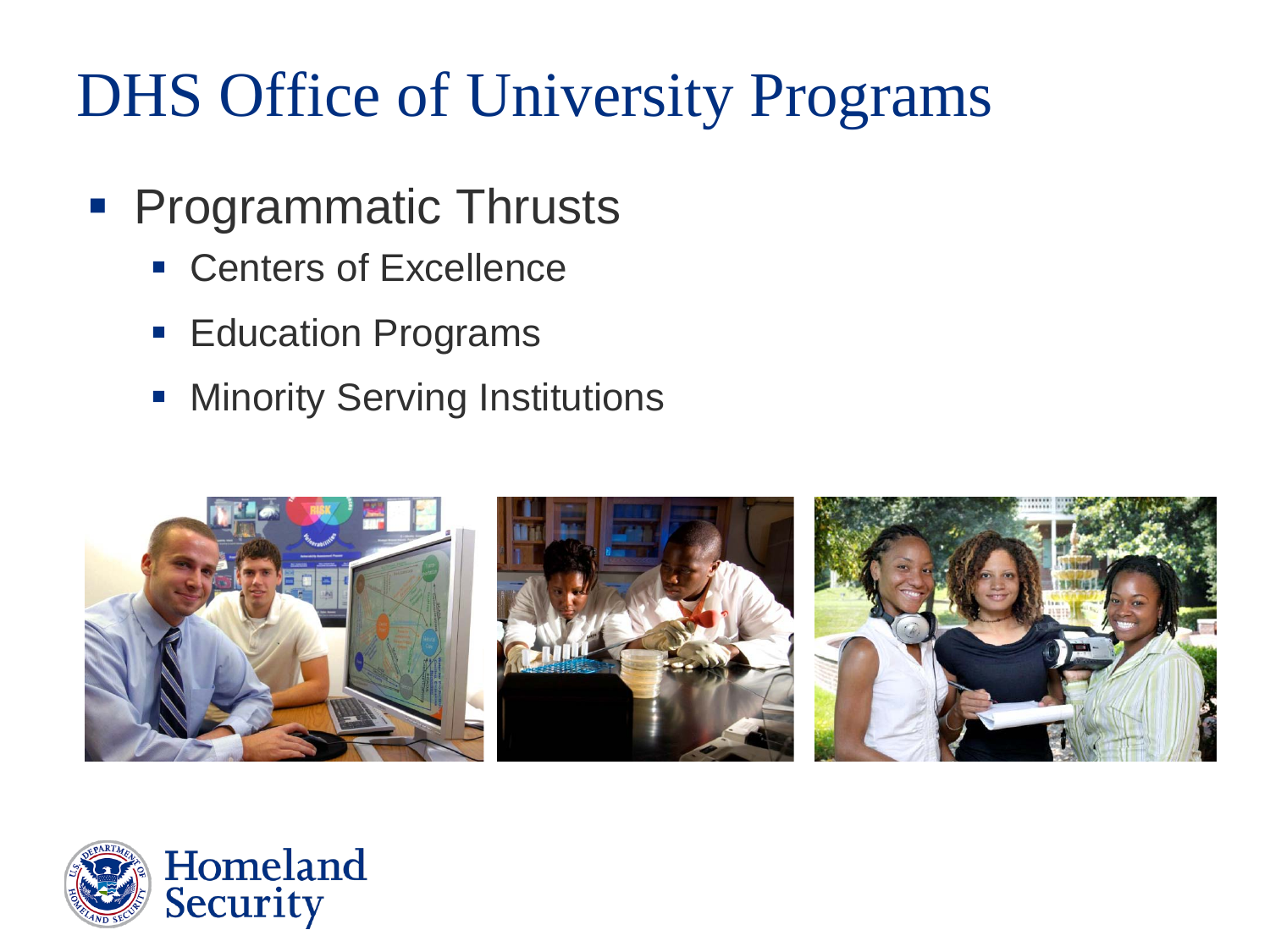## Centers of Excellence Congressional Mandate

### **Homeland Security Act of 2002:**

"The Secretary, acting through the Under Secretary for Science and Technology, shall designate a university-based center or several universitybased centers for homeland security. The purpose of the center or these centers shall be to establish a coordinated, university-based system to enhance the Nation's homeland security."

(as amended)

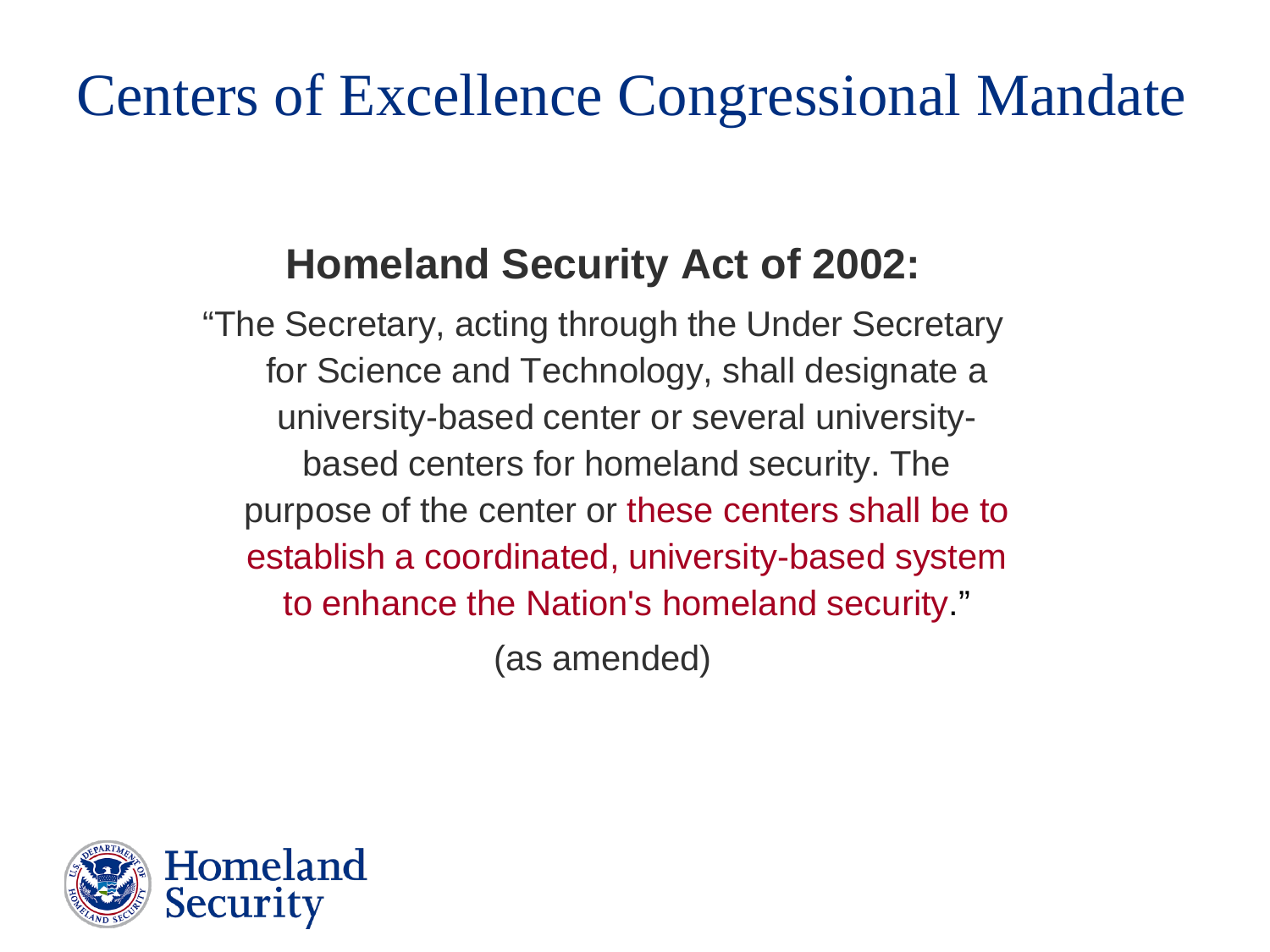## Developing …

## "A Coordinated University-Based System"

- Multi-COE, multi-division, -component, -disciplinary projects
	- Target cross-cutting areas of uncertainty and critical need
	- Integrating National Labs/others in joint COE projects
- Multi-national, multi-disciplinary workshops in U.S., EU, Asia
- **Instituting transition plans for all COE project areas**
- **Integrating MSIs into COEs**
- **Transitioning COE students, scholars and fellows to DHS and** Federal labs, industry, universities, foreign institutions
- **Integrating Education with COEs and DHS Components**

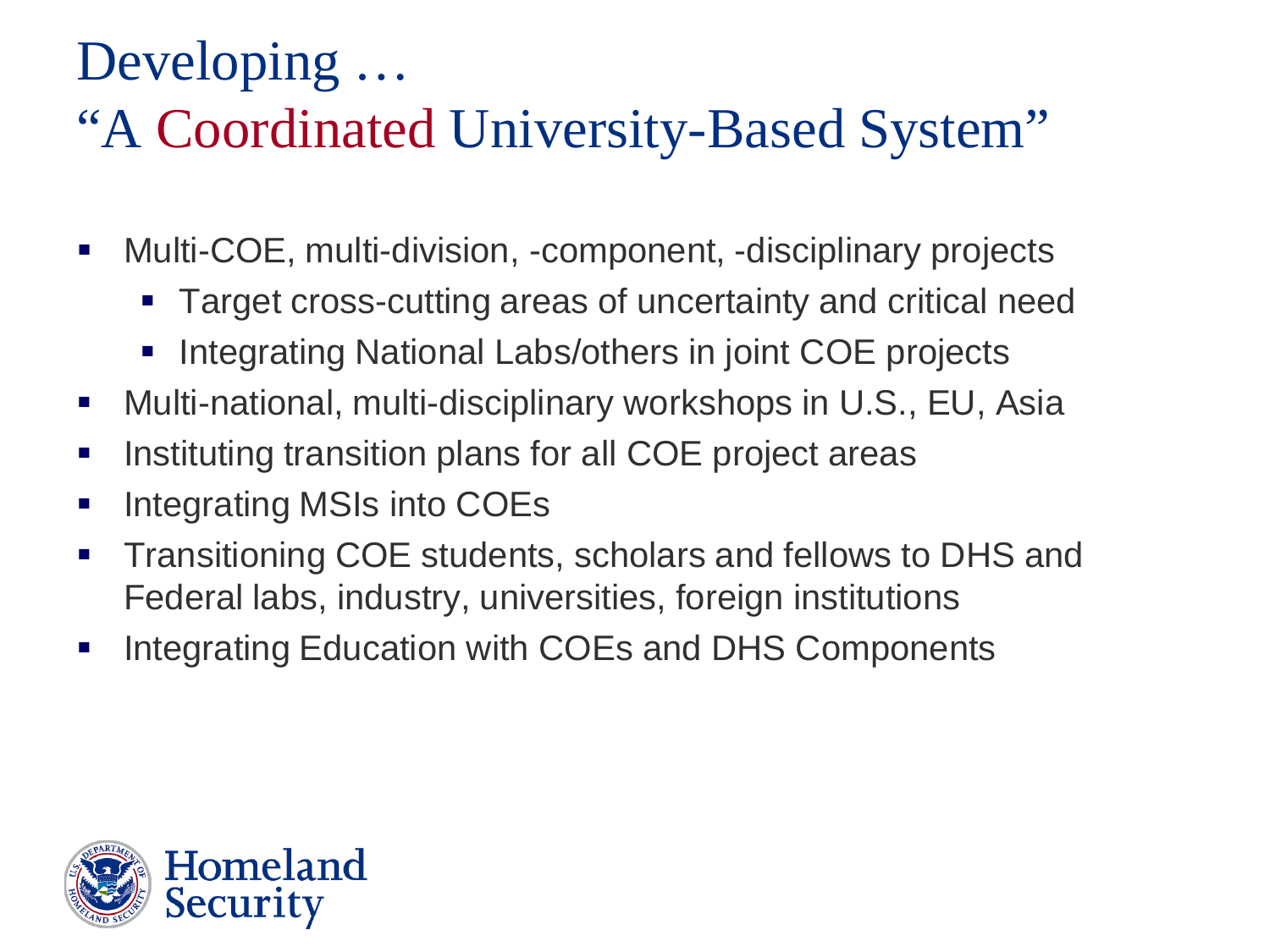## Office of University Programs' Mission

Maximize DHS' return on investment in university-based research and education

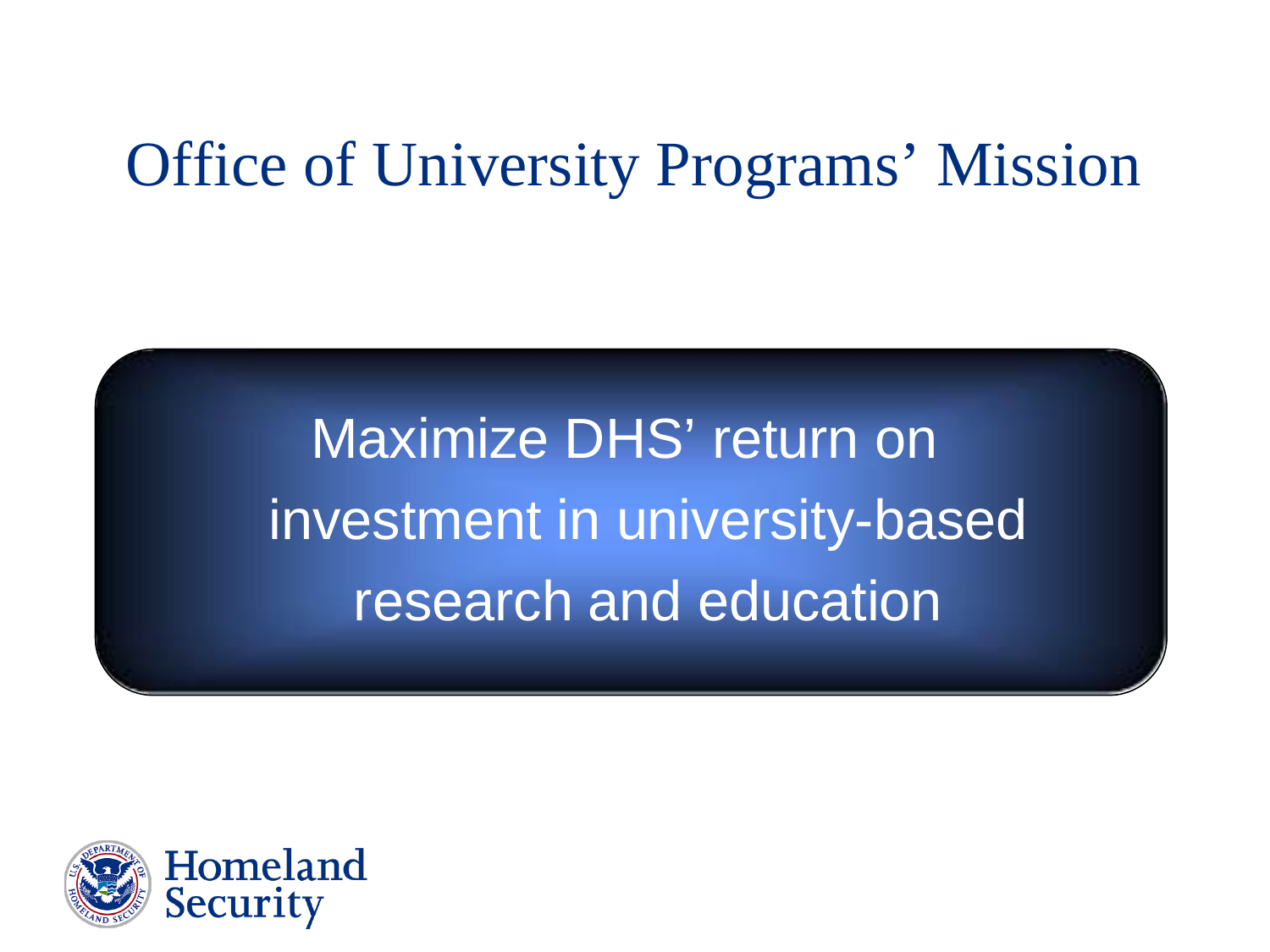## Guiding Principles to Maximize ROI Business Model

- Effective  $\rightarrow$  Do the right work [quality products]
- **Efficient**  $\rightarrow$  **Do the work right [lowest cost]**
- Enduring  $\rightarrow$  Recoup the investment [returning customers]
- **Equal Opportunity**  $\rightarrow$  **Reflect America to Protect America** [build customer base for the future]

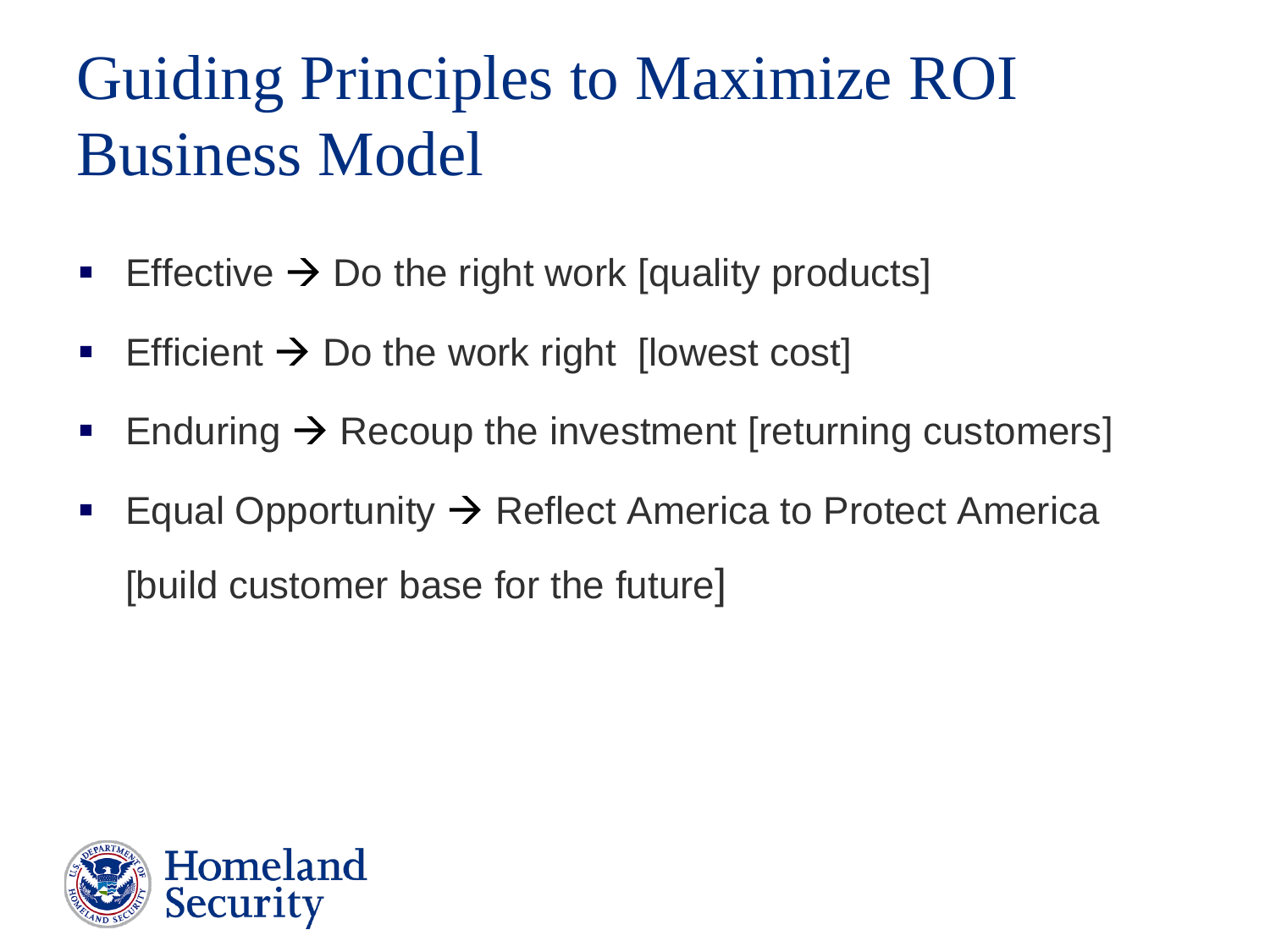## The DHS S&T University Network

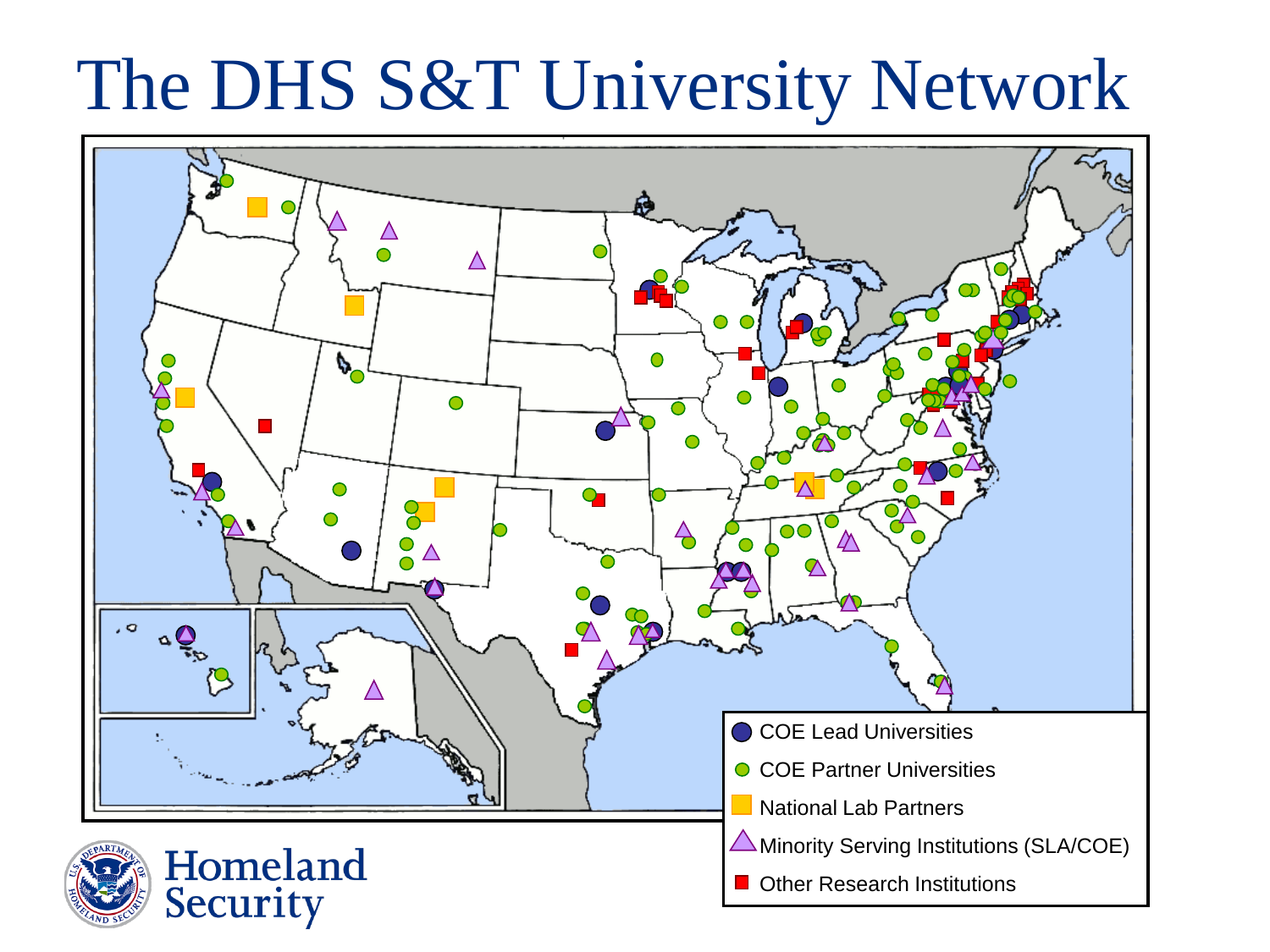## 12 DHS Centers of Excellence

- 1. Center for Risk & Economic Analysis of Terrorism Events (CREATE)
	- **-** Lead: University of Southern California
- 2. National Center for Foreign Animal & Zoonotic Disease Defense (FAZD)
	- **-** Lead: Texas A&M University
- 3. National Center for Food Protection & Defense (NCFPD)
	- **-** Lead: University of Minnesota
- 4. National Consortium for the Study of Terrorism & Responses to Terrorism (START)
	- Lead: University of Maryland
- 5. Center for Advancing Microbial Risk Assessment (CAMRA)
	- Lead: Michigan State University, in Partnership with U.S. EPA
- 6. National Center for Preparedness & Catastrophic Event Response (PACER)
	- **-** Lead: Johns Hopkins University
- 7. Center for Awareness and Location of Explosives-Related Threats (ALERT)
	- **Research Co-Lead: Northeastern University**
	- **Education Co-Lead: University of Rhode Island**





**NATIONAL CENTER FOR FOOD PROTECTION A** A HOMELAND SECURITY CENTER OF EXCELLENCE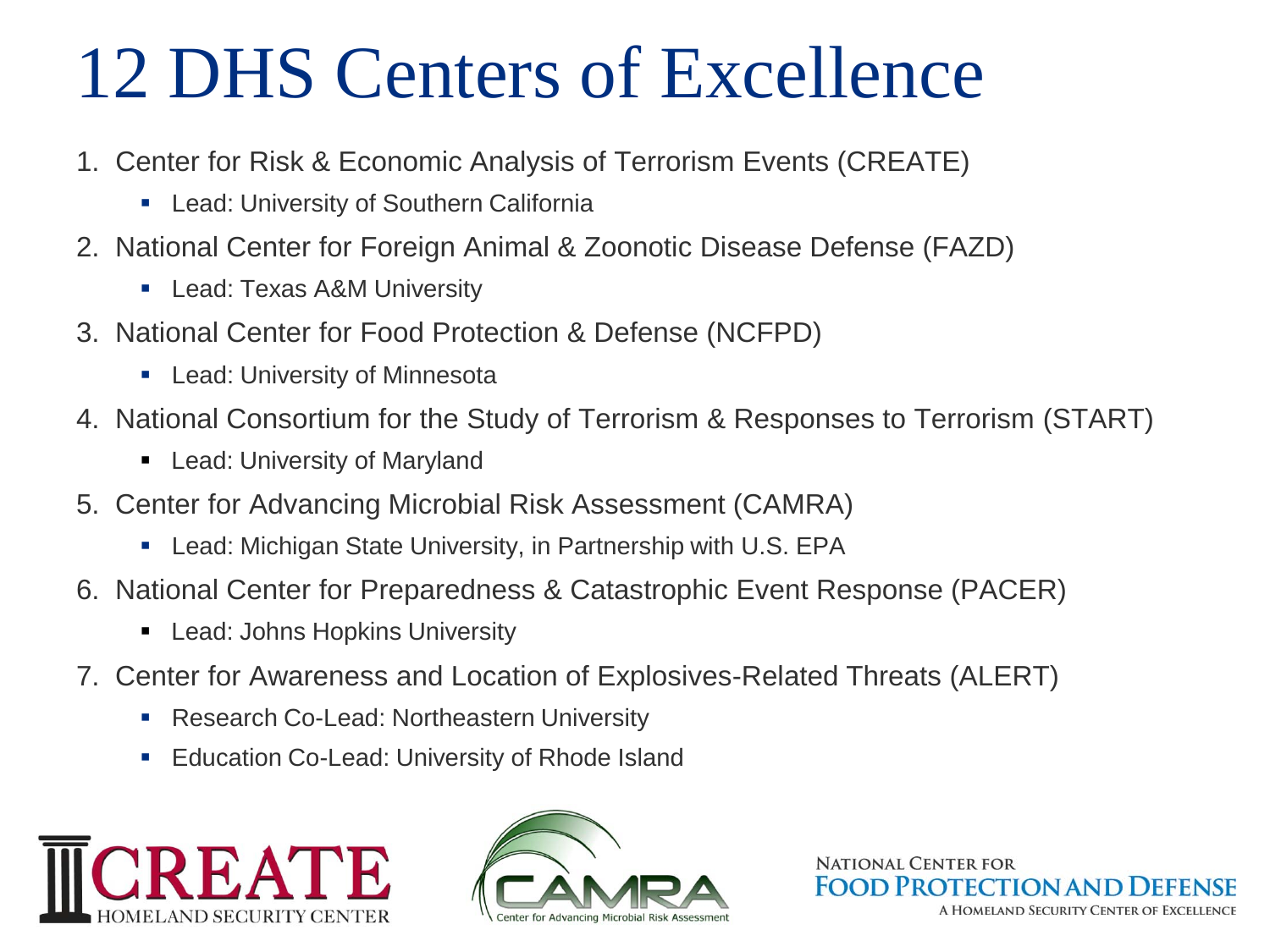## 12 DHS Centers of Excellence

- 8. National Center for Border Security and Immigration (NCBSI)
	- **Research Co-Lead: University of Arizona**
	- **Education Co-Lead: University of Texas at El Paso**
- 9. Center for Maritime, Island and Port Security (MIPS) meets Safe Ports Act
	- Maritime and Islands Co-Lead: University of Hawaii (CIMES)
	- Port Security Co-Lead: Stevens Institute of Technology (CSR)
- 10. Natural Disasters, Coastal Infrastructure and Emergency Management (NDCIEM)
	- Research Co-Lead: University of North Carolina at Chapel Hill (DIEM)
	- **Education Co-Lead: Jackson State University (NDCIEM)**
- 11. National Transportation Security COE (NTSCOE) Required by HR-1
	- **Research Co-Lead: University of Connecticut**
	- **Education & Training Co-Lead: Tougaloo College**
	- Petro-Chemical Transportation Co-Lead: Texas Southern University
- 12. Command Control and Interoperability (C2I)
	- **Co-Lead: Purdue University**
	- Co-Lead: Rutgers University





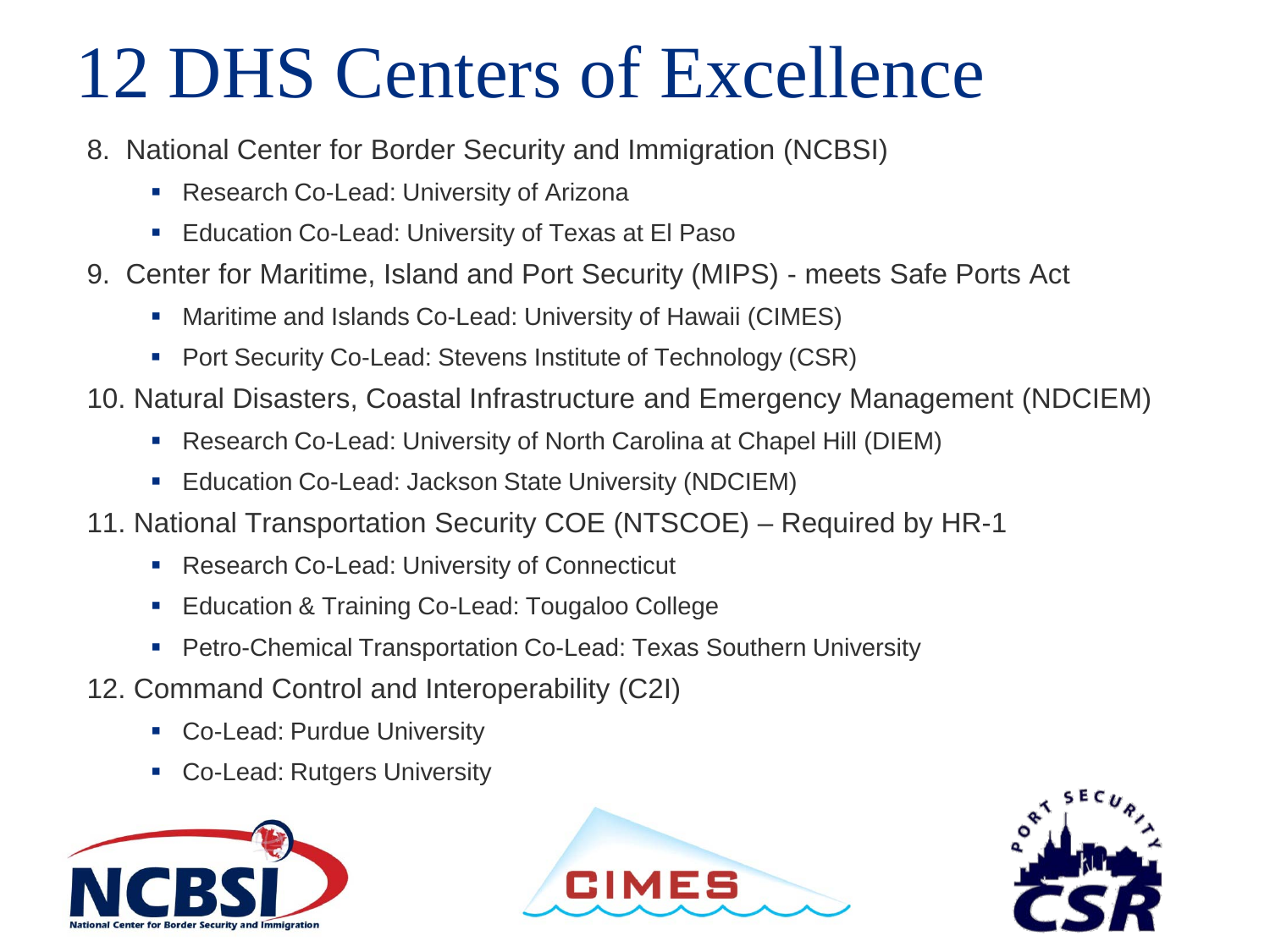## Potential USCG –OUP Engagement

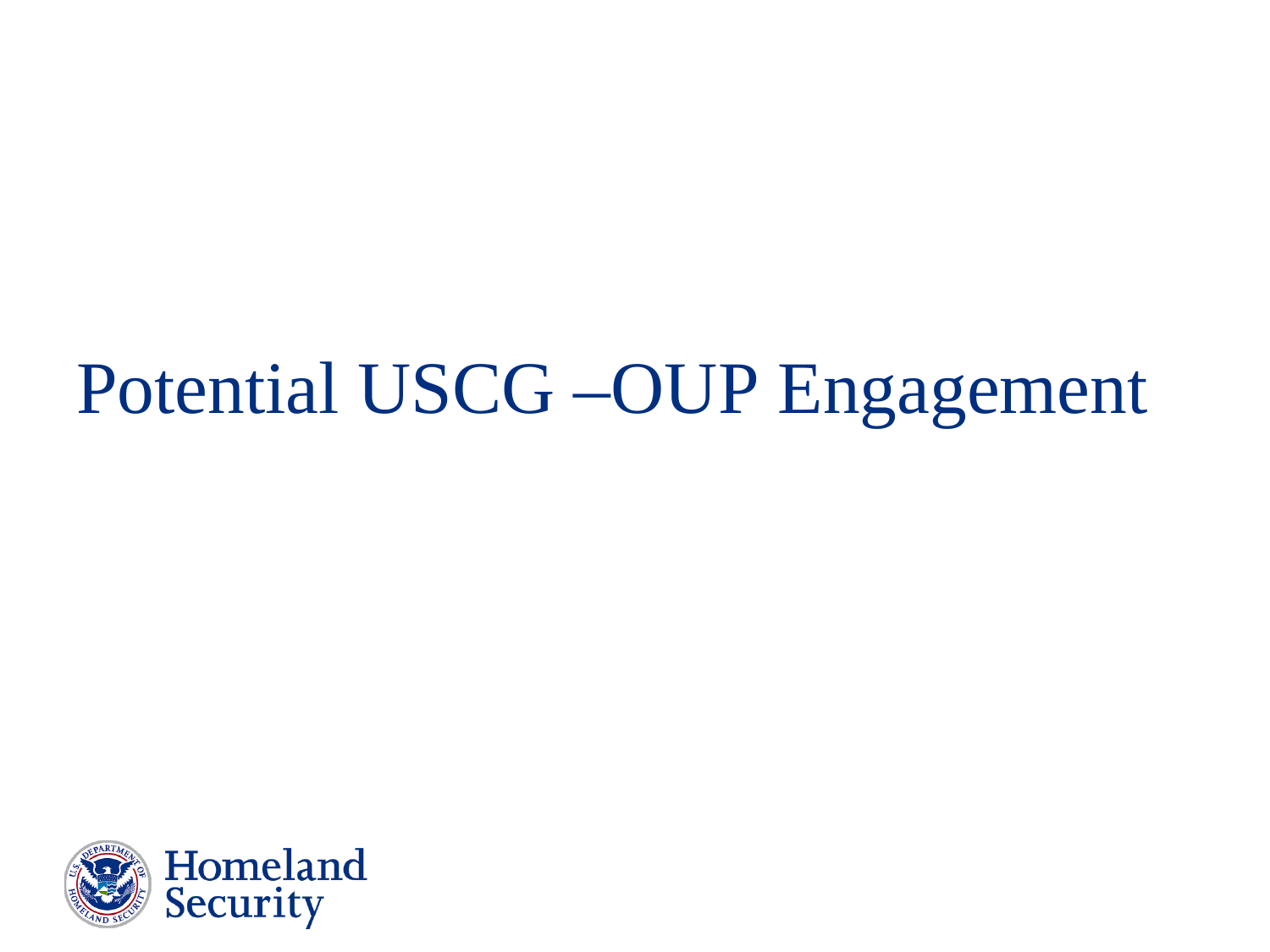## Working with OUP

- Write COE FOAs with a team
- **Review COE proposals (Stage 2)**
- **Site visits (Stage 3)**
- **Internships for DHS Scholars and MSI Students**
- **Participate on COE Federal Coordinating Committees**
- **Participate in COE mid-term review panels**







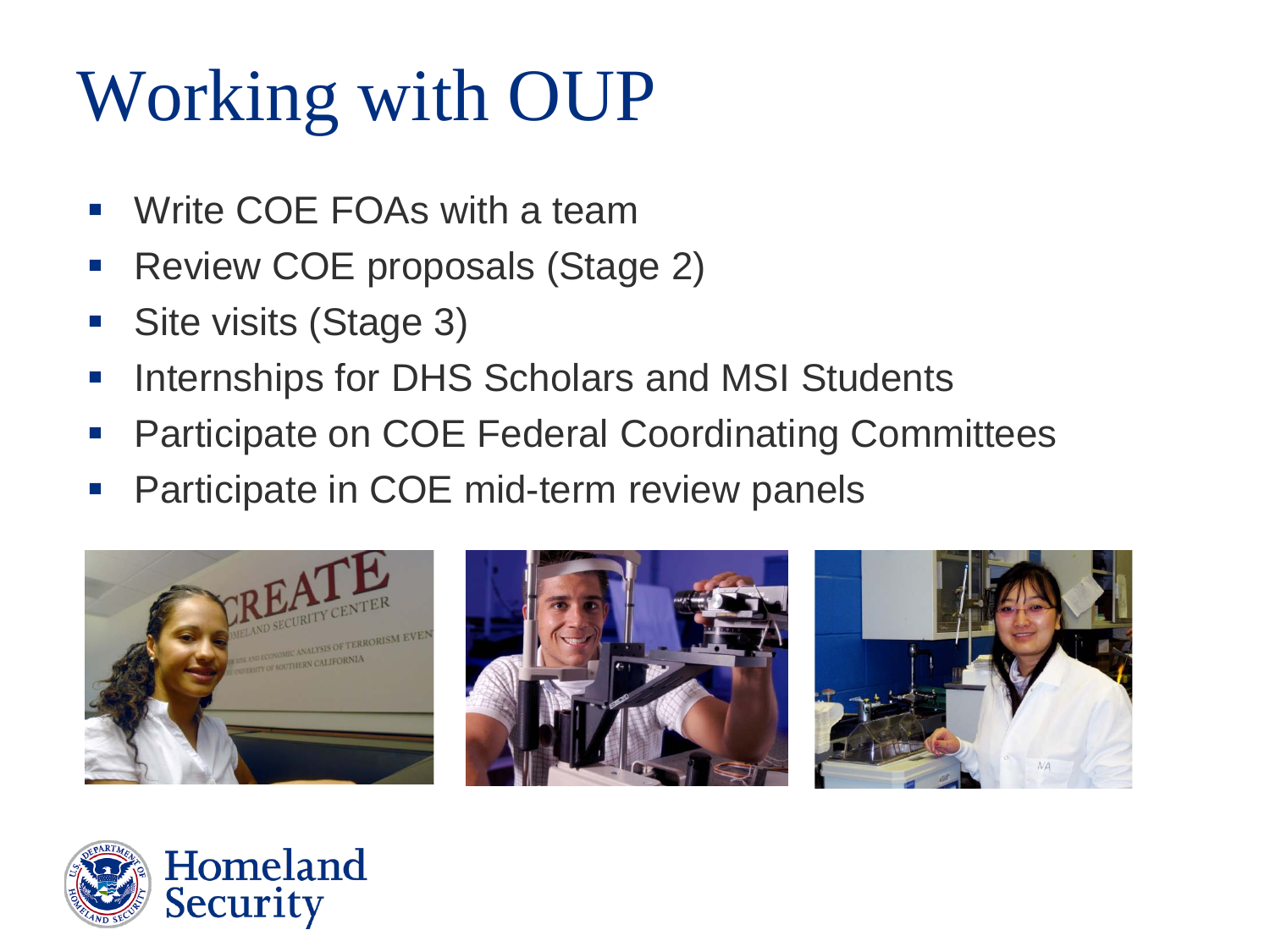### Centers of Excellence - Mission Relevance to theUSCG

- Strengthen maritime domain awareness and safeguard populations and properties unique to U.S. Island, remote/extreme environments. (MIREES)
- **Evaluation of risks, costs and consequences of terrorism and to guide economically** viable investments in homeland security. (CREATE)
- **Human causes and consequences of terrorism that is directly relevant to homeland** security policymakers and practitioners (START)
- Medical and public health preparedness strategies, response capabilities, and surge capacity. (PACER)
- Safeguard populations, properties and economies and improve community resiliency to the consequences of natural disasters, including hurricanes, floods, earthquakes, and wildfires (NCDIEM)
- Analyze, understand and apply diverse, diffuse, and distributed data on threats and manmade or natural disasters in the presence of uncertainty (CCI)
- Explosive materials formulation and characterization; investigation of mitigation materials and techniques; improved detection of high-energy materials and associated technologies; increased understanding of unconventional explosive threats; and continued algorithm development and sensor fusion strategies for improved threat detection. (ALERT)

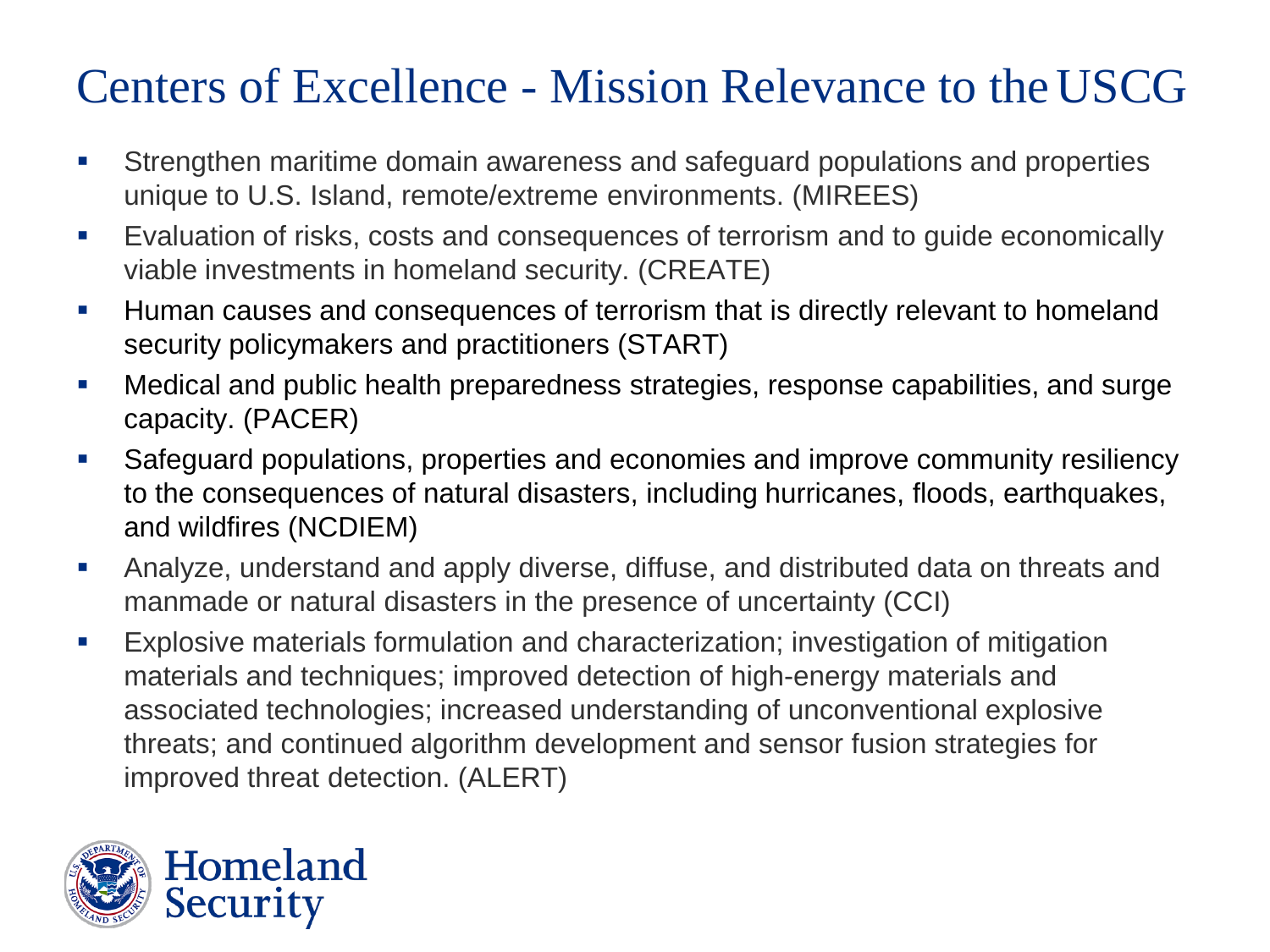### Centers of Excellence – Current USCG Related Projects

- Center of Excellence for Maritime, Island and Remote and Extreme Environment Security (MIREES)
	- **Space Surveillance**
	- **HF Radar and Over-The-Horizon Surveillance**
	- Nearshore and Harbor Surveillance
	- **Design for Resiliency**
	- **Satellite Detection and Tracking of Ships**
	- **E.** Coastal Radar Detection
	- Harbor Acoustics Monitoring
	- **Decision Support Systems**
- Center for Risk and Economic Analysis of Terrorism Events (CREATE)
	- PortSec Port Security Risk Management and Resource Allocation
- National Transportation Security Center of Excellence (NTSCOE)
	- Sustaining Resilient Inland Waterways via Renewable Energy Project
	- Emergency Response via Inland Waterways Project

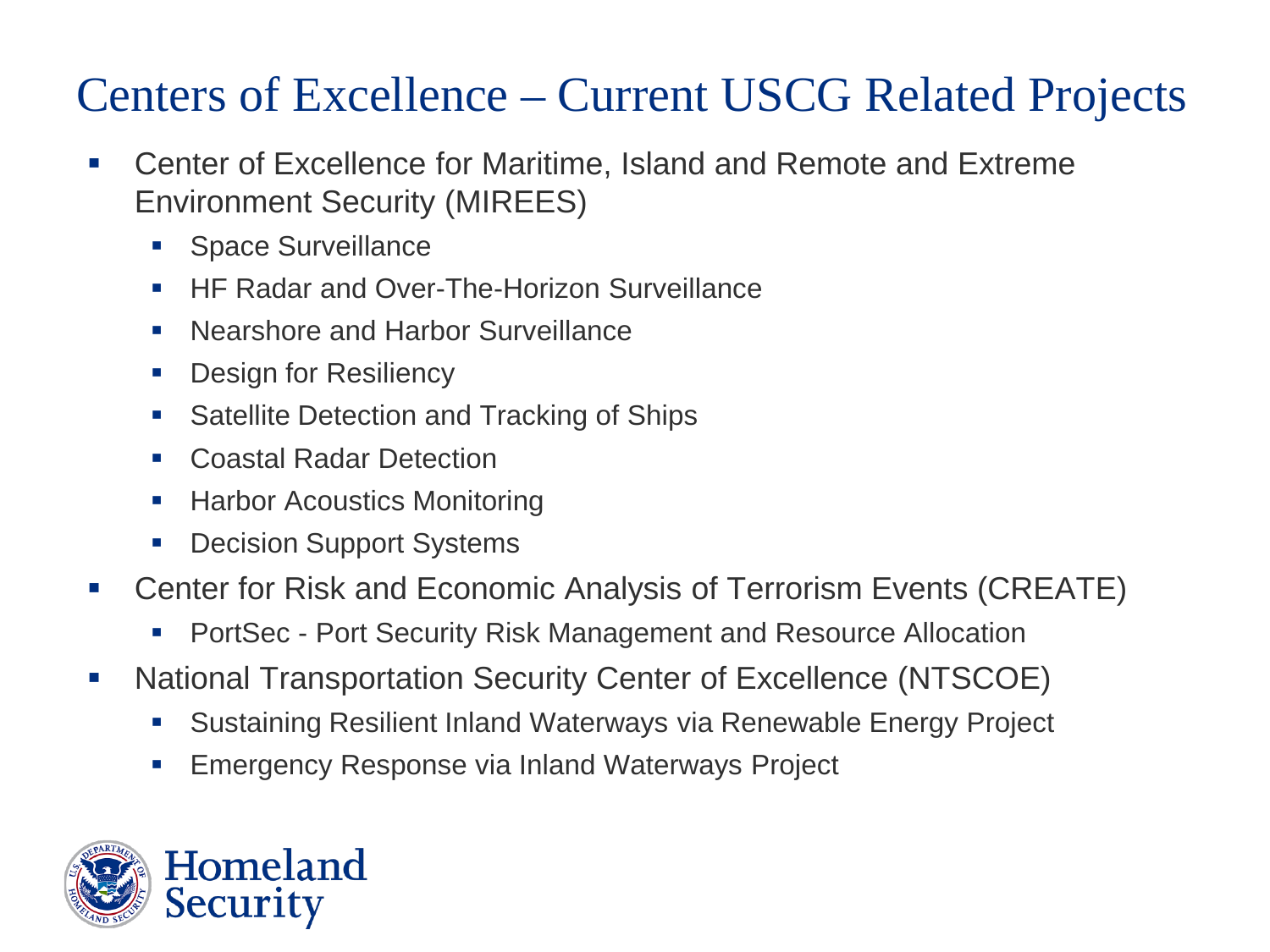### Centers of Excellence – Current USCG Related Projects

- National Center for Zoonotic & Animal Disease Defense (ZADD)
	- Dynamic Preparedness Simulator (DPS)
- The National Center for Food Protection and Defense (NCFPD)
	- Consequence Management System
	- Freight Transportation Risk and Resiliency in International Food Supply Chains
- Center for Natural Disasters, Coastal Infrastructure & Emergency Management
	- **Meteorological Modeling**
	- Hydrologic Modeling System for Coastal Environments
	- Coastal Wave Surge Modeling
	- Application of ADCIRC Coastal Circulation Model for Predicting Near Shore and Inner Shore Transport of Oil from the Horizon Oil Spill
	- **Hurricane Forecasting Methodologies**

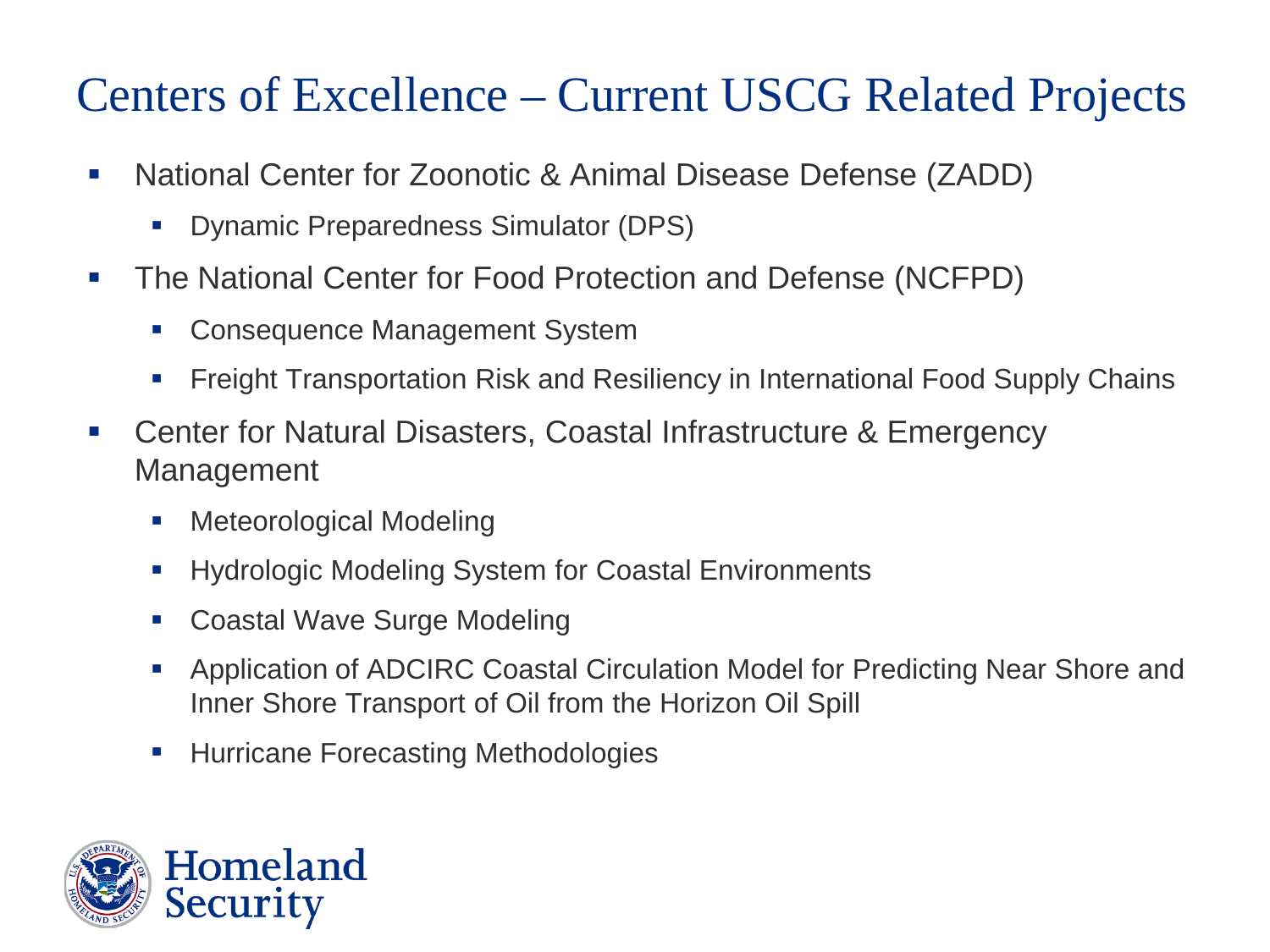### Center for Risk and Economic Analysis of Terrorism Events (CREATE)

#### **PortSec - Port Security Risk Management and Resource Allocation**

#### **The Problem – Two Competing Needs:**

- **Protection** of the ports: Ports are a critical part of our Nation's infrastructure
	- **Provide jobs (locally and nationally)**
	- Support import/export business
	- Critical component of the Nation's supply-chain.
	- **They are major, high-value terrorist targets**
- **Economic viability**: goods *must* flow
	- Need to minimize interruptions to business, avoid increasing costs of doing business
	- **Excessively costly/disruptive protection causes economic harm to US, satisfies terrorist aims**

#### **Challenges:**

- **System of systems**: Ports and similar operations are composed of many different components
	- Makes risk assessment and management difficult
	- Difficult to model and analyze
- **Dynamic operations**: Constantly changing, both day-to-day and long-term



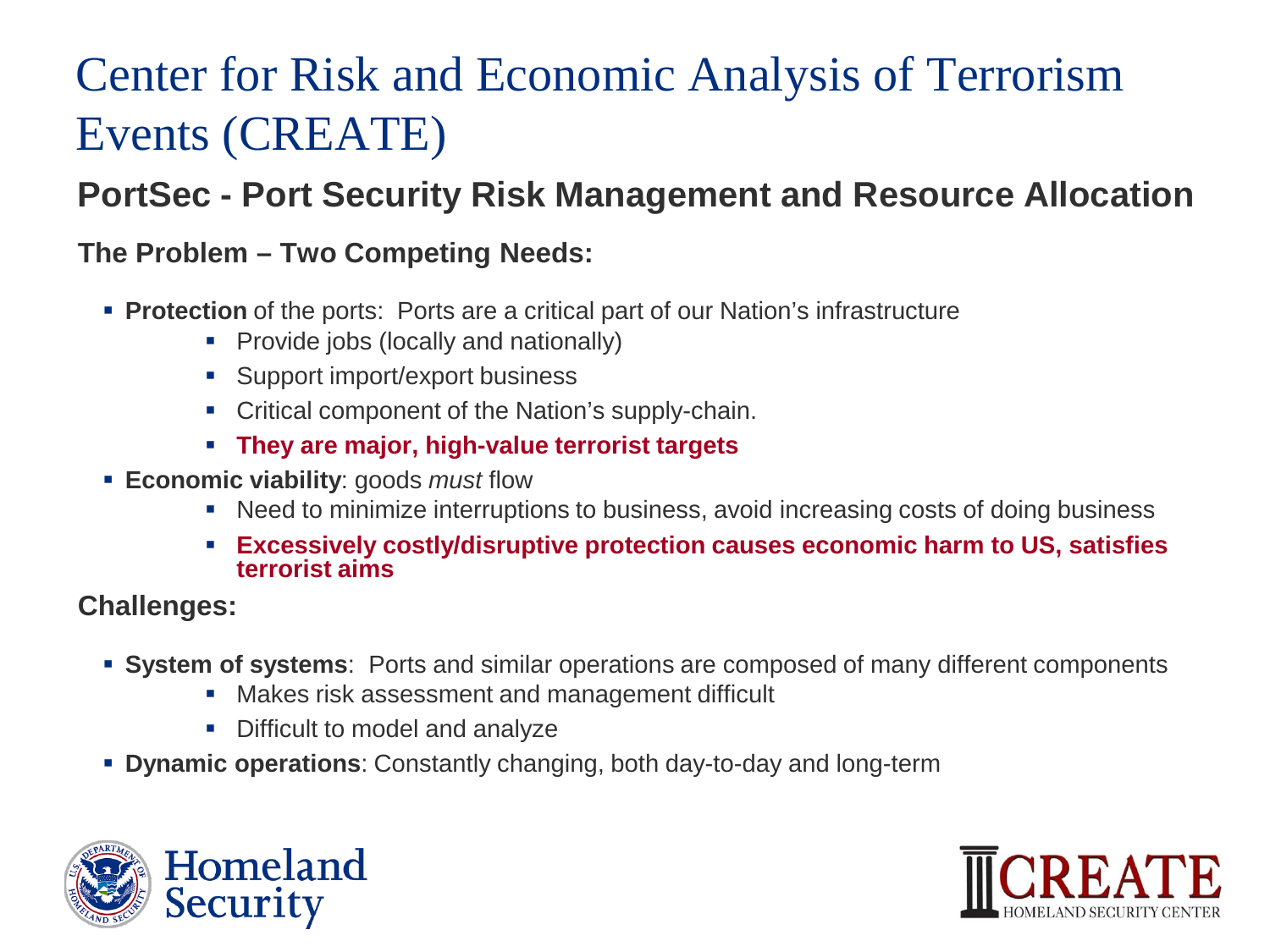### Center for Risk and Economic Analysis of Terrorism Events (CREATE)

#### **PortSec - Port Security Risk Management and Resource Allocation**

#### **PortSec Solution: Two Modes**

- **Tactical system** addresses daily security needs
	- Risk calculations based on collected intelligence
	- Continuously monitors for changes and recalculates assessed risk of attack to the port complex
	- Calculates attack risks, assesses port operations costs resulting from resource re-allocation to address risk
- **Initial prototype under evaluation at POLA/POLB**
- **Strategic system** addresses resource allocation and investment questions
	- Considers long-term picture of port operations (e.g., expansions)
	- Supports "what-if" cost-benefit analysis







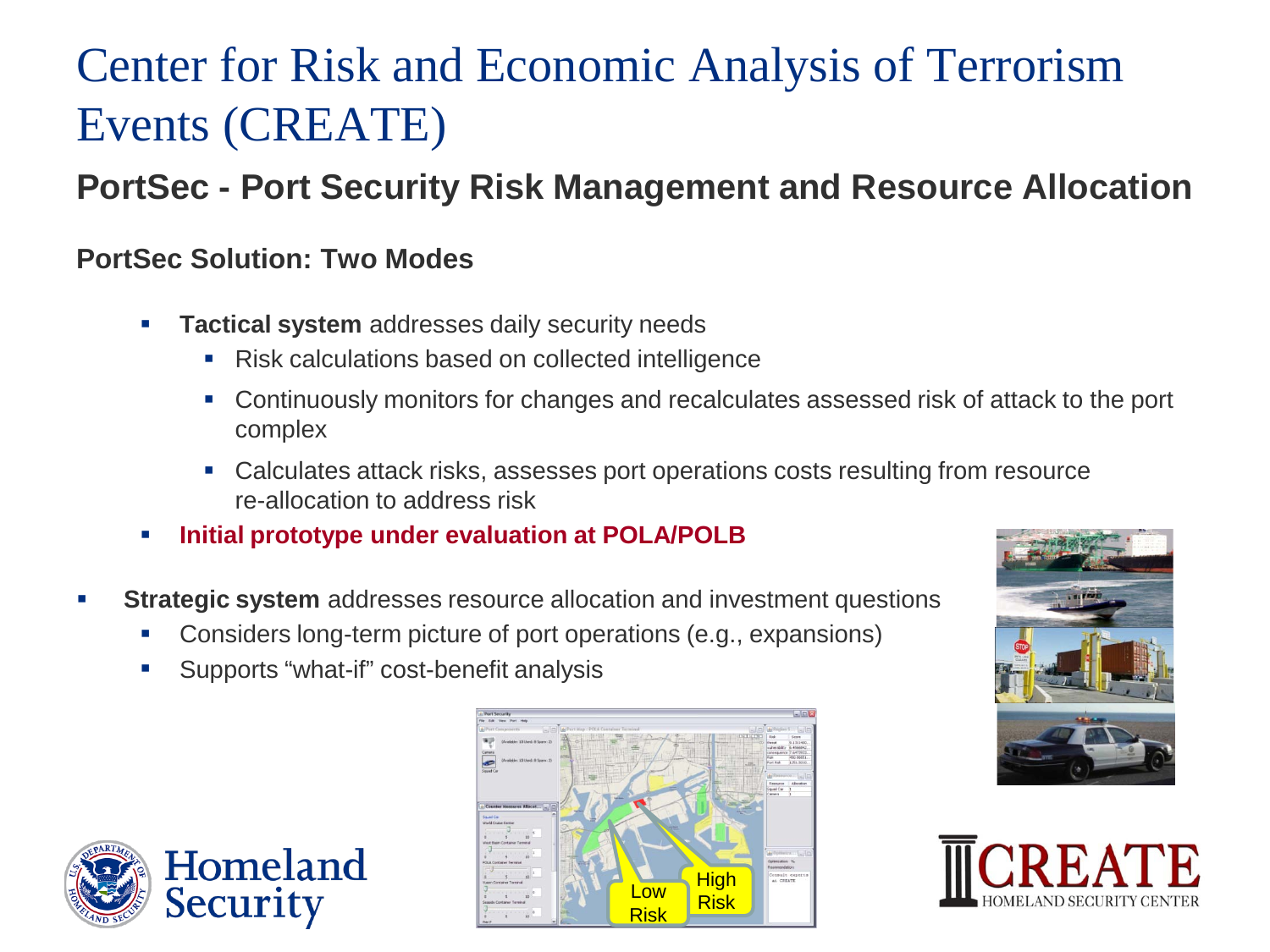### National Transportation Security Center of Excellence (NTSCOE)

University of Arkansas – Mack Blackwell Rural Transportation Center

- **Sustaining Resilient Inland Waterways via Renewable Energy Project**
	- Explore how renewable energy sources can be utilized to support inland waterway security and operations.

#### **Emergency Response via Inland Waterways Project**

- What are the emergency response capabilities of inland waterways?
- What is the feasibility of providing emergency medical services via barge?
- Which types of communities could benefit from such a service?

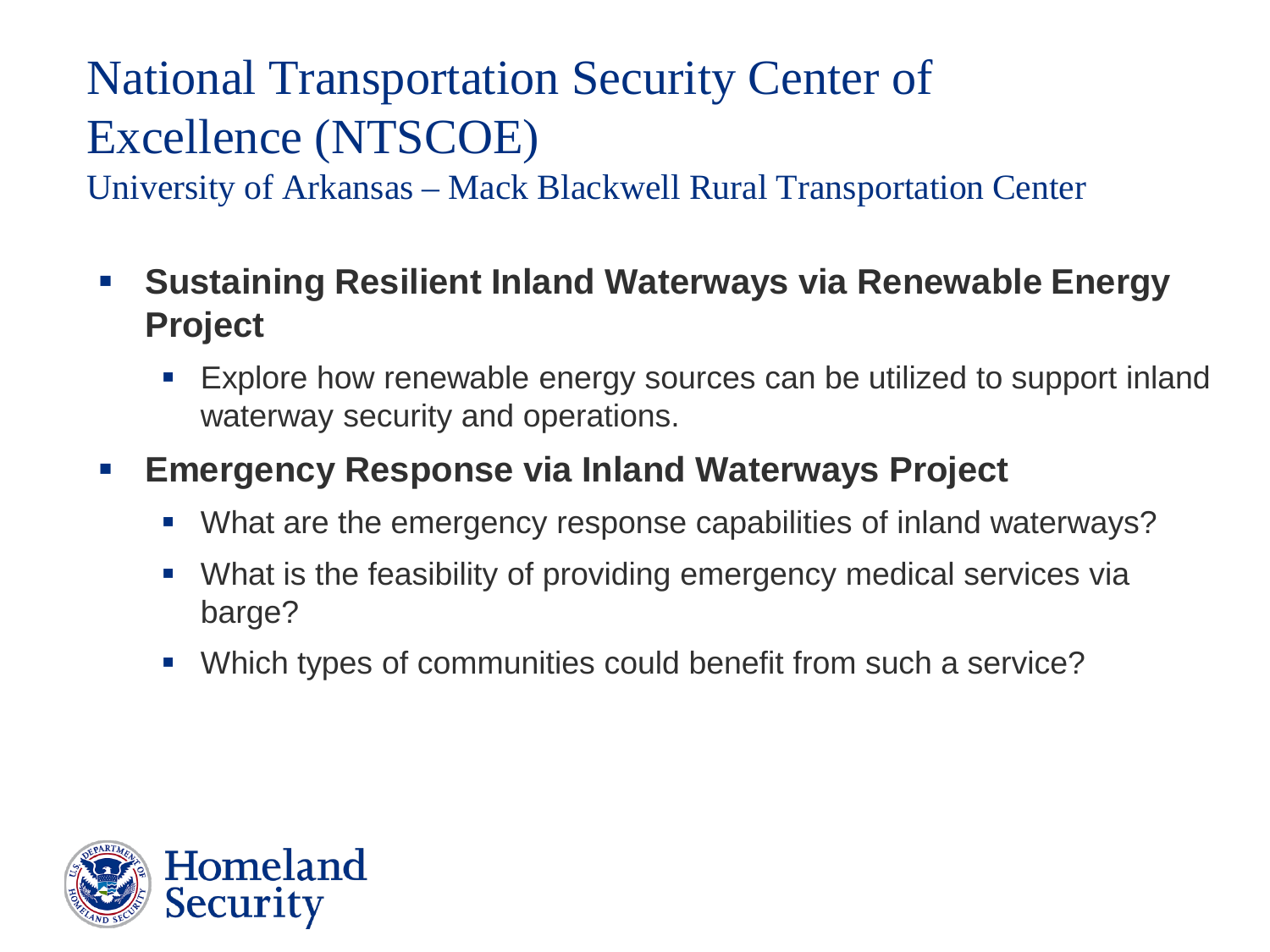## Active USCG-COE Engagement

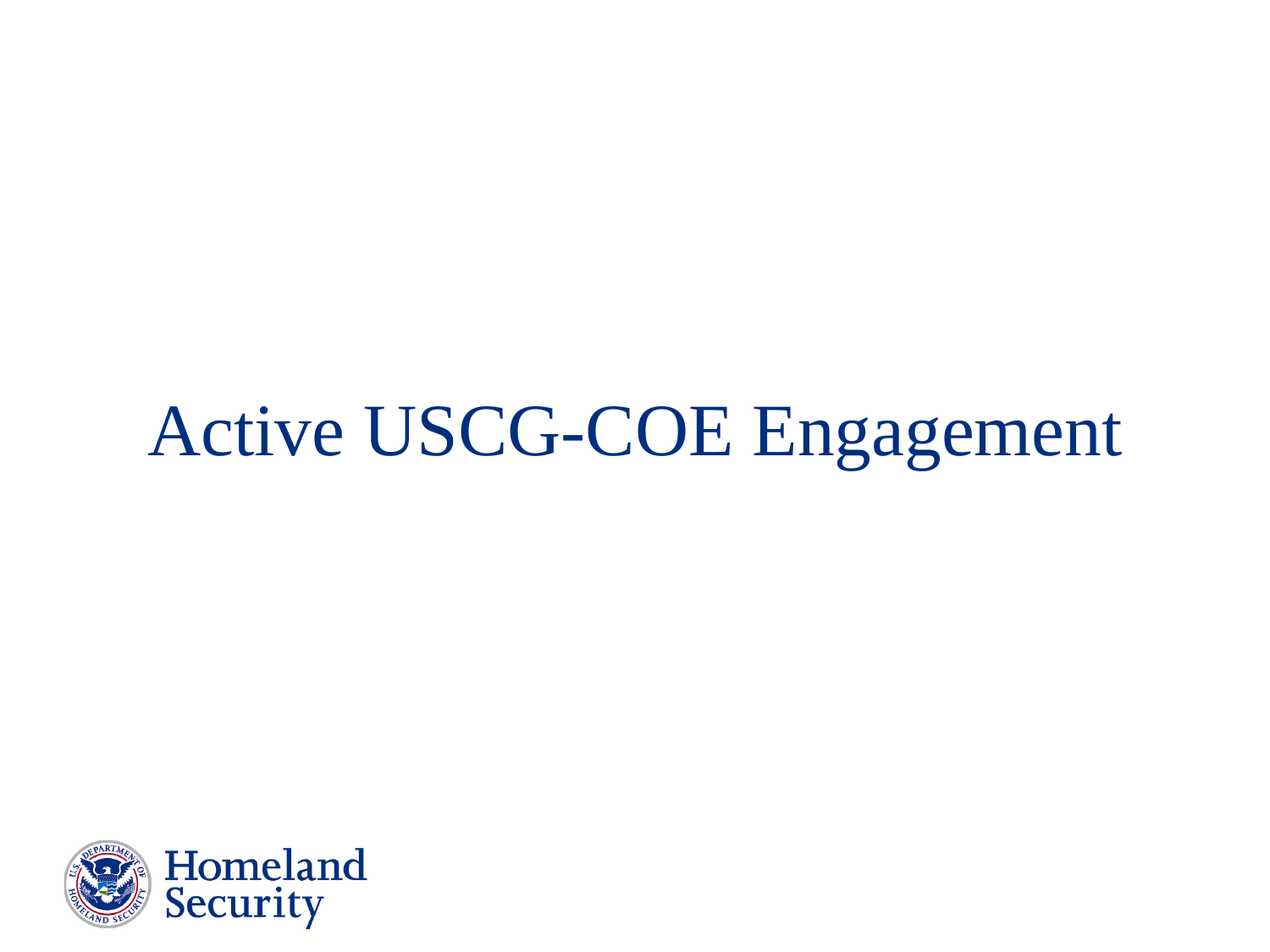### Improving Port System Resiliency for the National Interest - May 2009

#### **Objective:**

- **If all identify the critical challenges to building resiliency of our Nation's port system as a whole**
- Understand knowledge gaps to develop appropriate tools, models and methodologies for decision-makers to use in the future.

#### **Organization:**

- Participants: State, local and international stakeholders, port managers, academics and researchers, and other federal agency officials
- Focused initial efforts on a common understanding of resiliency
- If Identified challenges to the port system from a national perspective based on a nationally significant scenario
- I dentified failure modes, interdependencies with other systems, impacts on the global supply chain, and cascading effects of related system failure.
- Explored the relationship between individual (local/regional) port resilience and overall U.S. (national) "port system" resilience.

#### **Outcome:**

- **Further develop the research needed to address future challenges by socializing the results** with stakeholders with the goal of supporting future studies as appropriate.
	- Still TBD

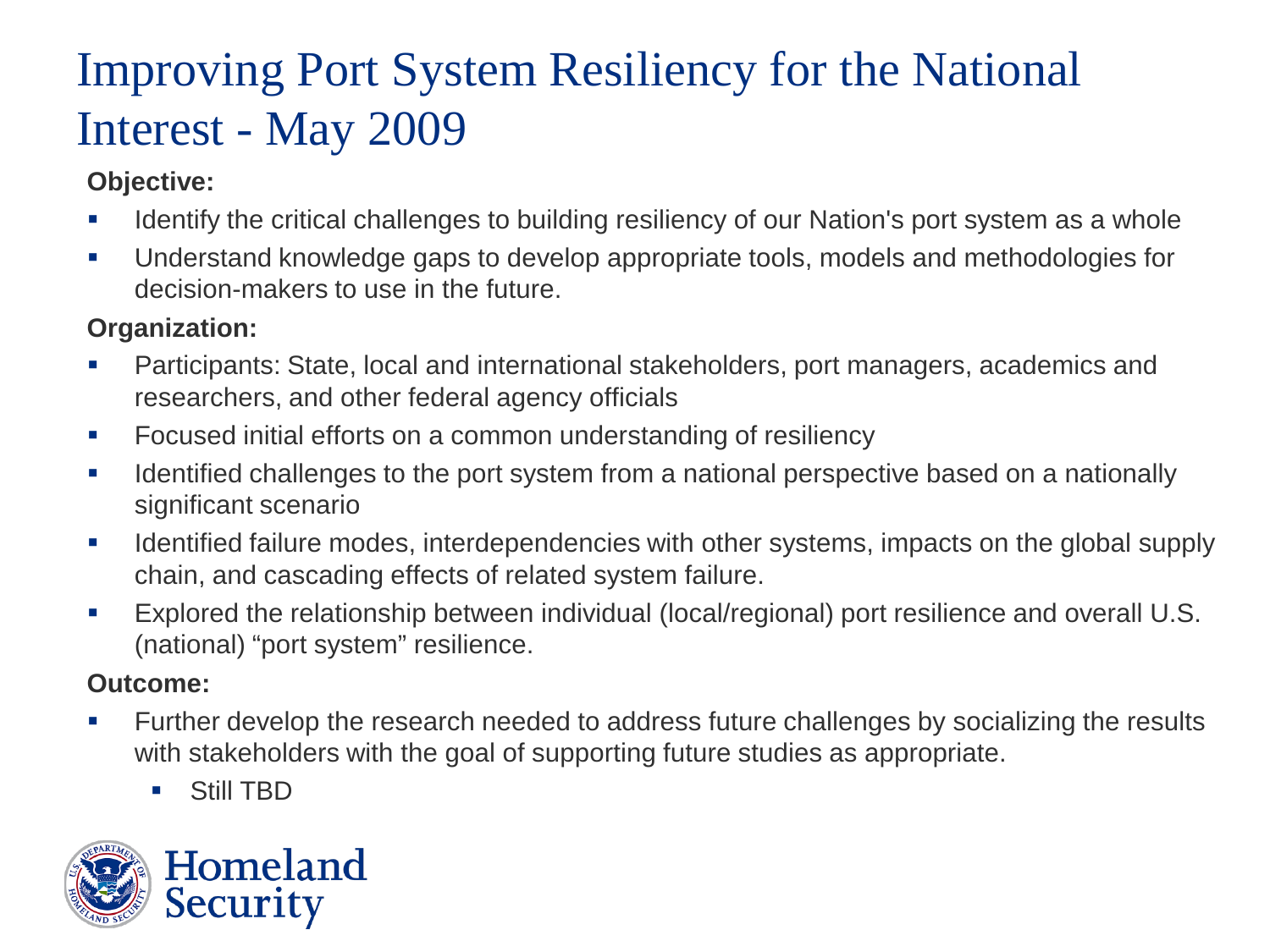### Arctic Research Workshop- September 2010

#### **Objective:**

To explore and identify ways in which scientific research and development could improve the ability of the U.S. Coast Guard (USCG) to operate and carry out its statutory missions in the Arctic region.

#### **Organization:**

- Participation included state, local and international stakeholders, academics and researchers, and USCG and other federal agency officials
- USCG described existing challenges and capability gaps in the Arctic,
- **Researchers reported on research projects underway to address these challenges**
- Working groups infrastructure, sensors, and communications identified key areas where R&D could improve Coast Guard capabilities in Arctic
- Attendees brainstormed on research questions virtual navigation aids, voice communications, consolidated climate and environmental data, and parameters for an Arctic response boat.

#### **Outcome:**

**The USCG and S&T have reviewed and prioritized research areas. Will follow up with** requests for proposals from COEs.

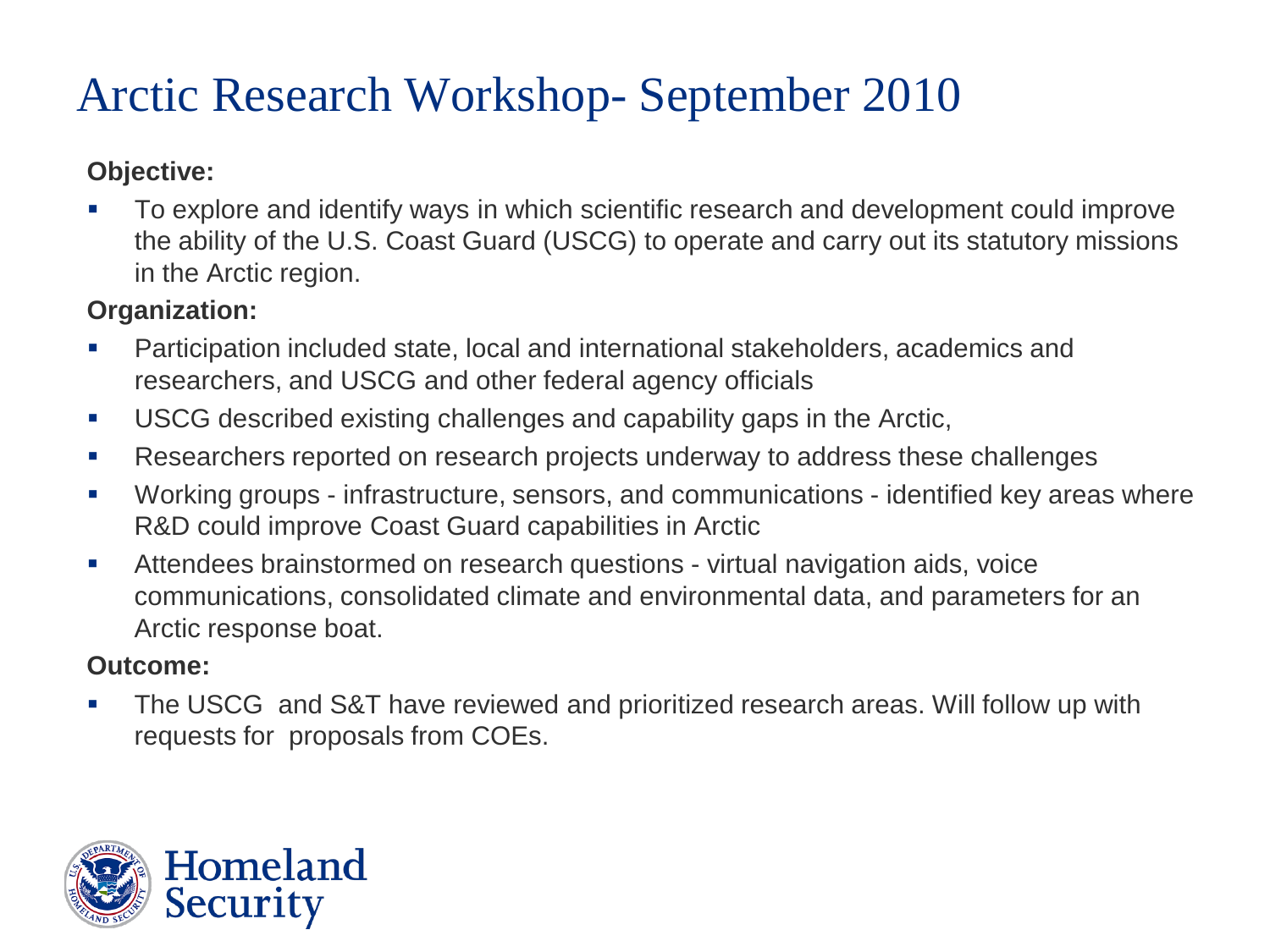## Transitioning Auxiliary Stations to Stations (Small)

#### **Problem:**

 Search and Rescue (SAR) Stations Operated by CG Auxiliary are no longer sustainable based on current staffing levels.

#### **Objective:**

 Determine if requirements dictate a presence, and change the designation of needed stations to Active Duty Station (Small).

#### **Outcome:**

- USCG (LANT-7) partnered with the DHS Center of Excellence VACCINE (Visual Analytics for Command, Control, and Interoperability Environments) at Purdue University.
- VACCINE provided SAR Case Data Visualization to better understand the impact of D9's unique AUXOP Stations.
- USCG made recommendations based on the next steps for evaluating transition from Auxiliary to Active Duty Stations

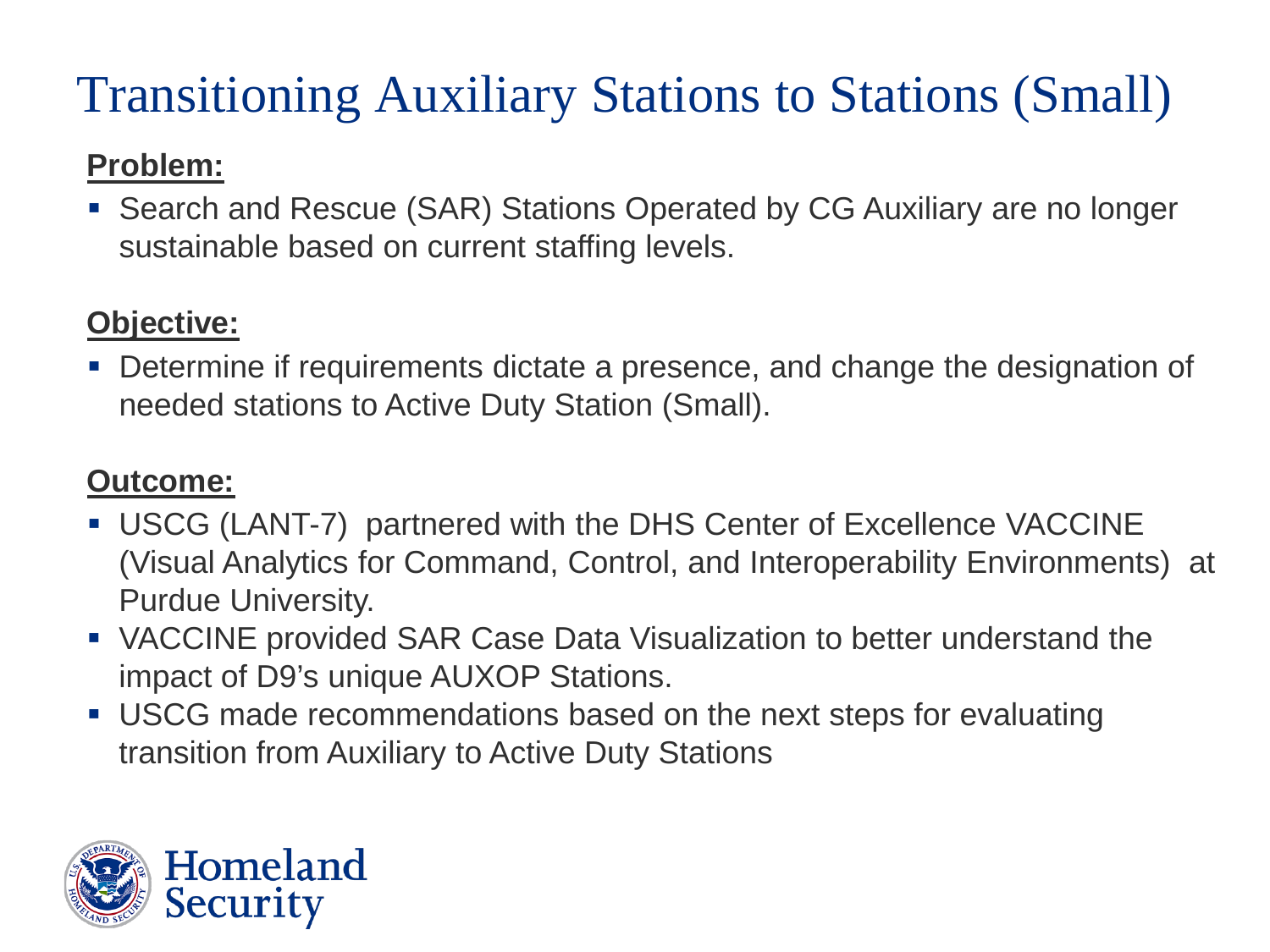### Great Lakes Economic Risk Study

#### **Problem:**

- The economic value of CG Prevention activities is unknown.
	- **15 major international ports and some 50 smaller, regional ports on the Great** Lakes-St. Lawrence Seaway system
	- More than 60% of seaway traffic travels to and from overseas ports, (iron ore, coal, grain and steel make up about 80 percent of cargoes shipped each year)
	- Vital MTS that provides a link between the world marketplace and the industrial and agricultural heartland of North America.

#### **Objective**

 Quantify the value of CG Prevention activities and publish statistically defensible economic measures.

#### **Outcome**

 VACCINE engaged to provide visual analytics of data on boating and other incidents in the Great Lakes and development of a resourcing model projecting needs for Coast Guard ships and personnel.

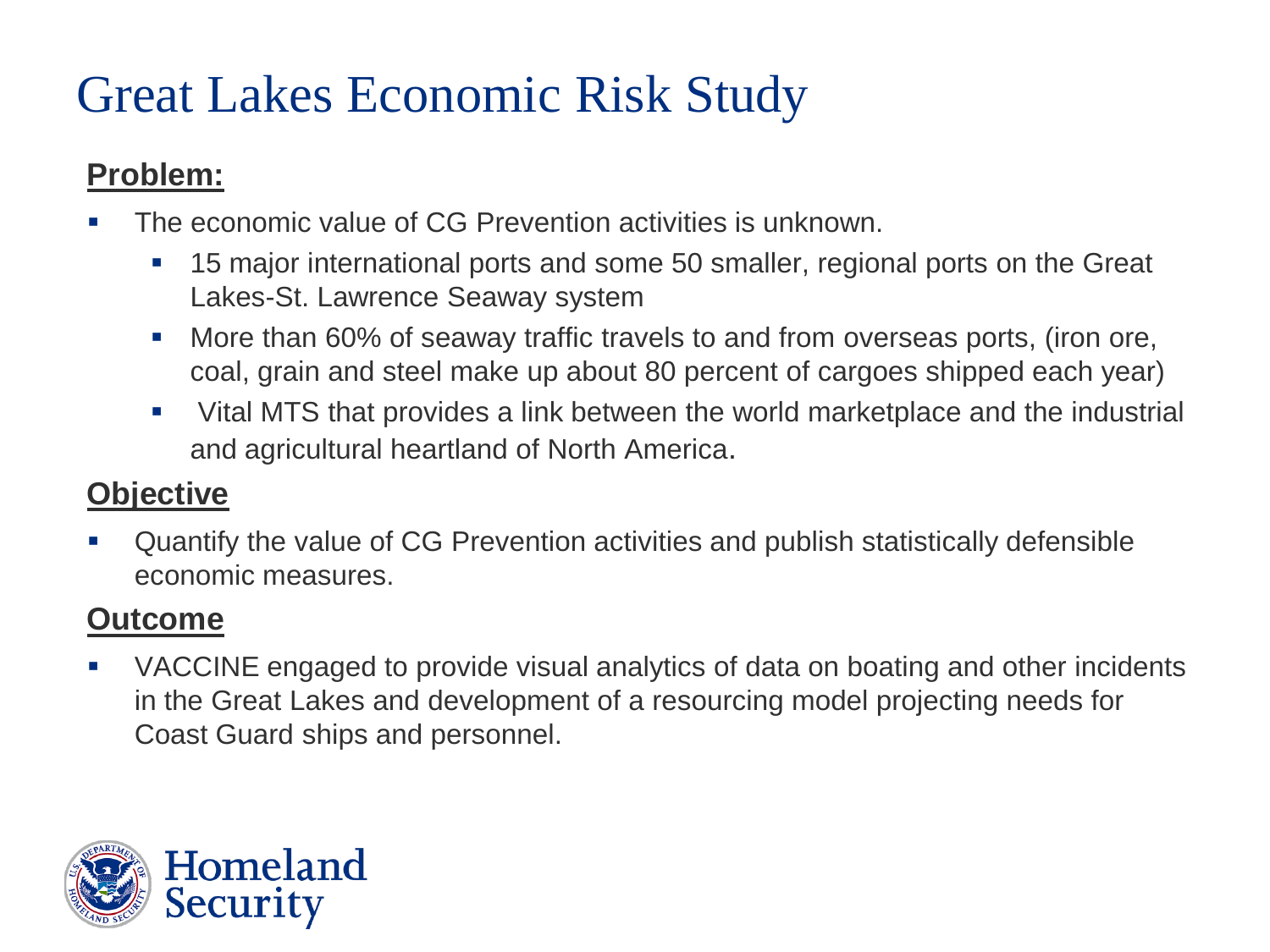## Boston Sector Deterrence Model

#### **Problem:**

 Currently no method of measuring the deterrent value of forces applied to executing PWCS patrols and scheduling.

#### **Objective:**

**Provide Sector schedulers with a tool to randomize patrols against** weighted targets in order to maximize effectiveness while minimizing impact on operational forces.

#### **Outcome:**

- **DHS Centers of Excellence at the University of Southern California** (USC) – (CREATE) utilizing game theory to build complex algorithms, and
- Purdue University (VACCINE) developing data visualization interfaces
- **To maximize PWCS patrol deterrence effects through randomization** for use by any Operational Commander.

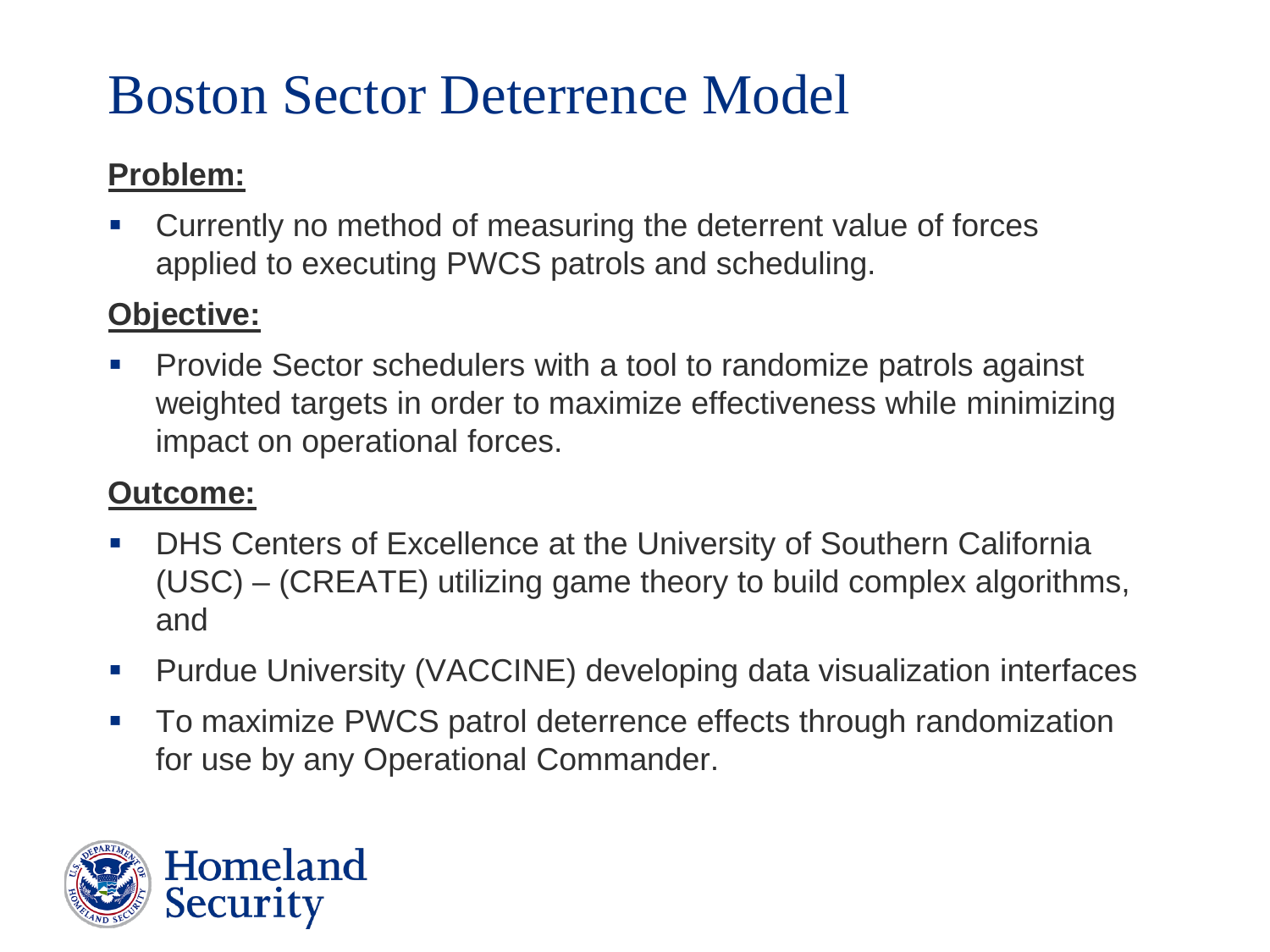## Academic Maritime Risk Symposium

USCG/CREATE Maritime Risk Symposium, 16-18 Nov University of Southern California, Los Angeles, CA

#### **Purpose**:

.

- **Evaluate risk and economic consequence assessment** methodologies and tools, assessment results, and policy implications and impacts, focused on the
- **Maritime Domain.**

#### **Challenge**:

 How can academia and government approach this issue together?





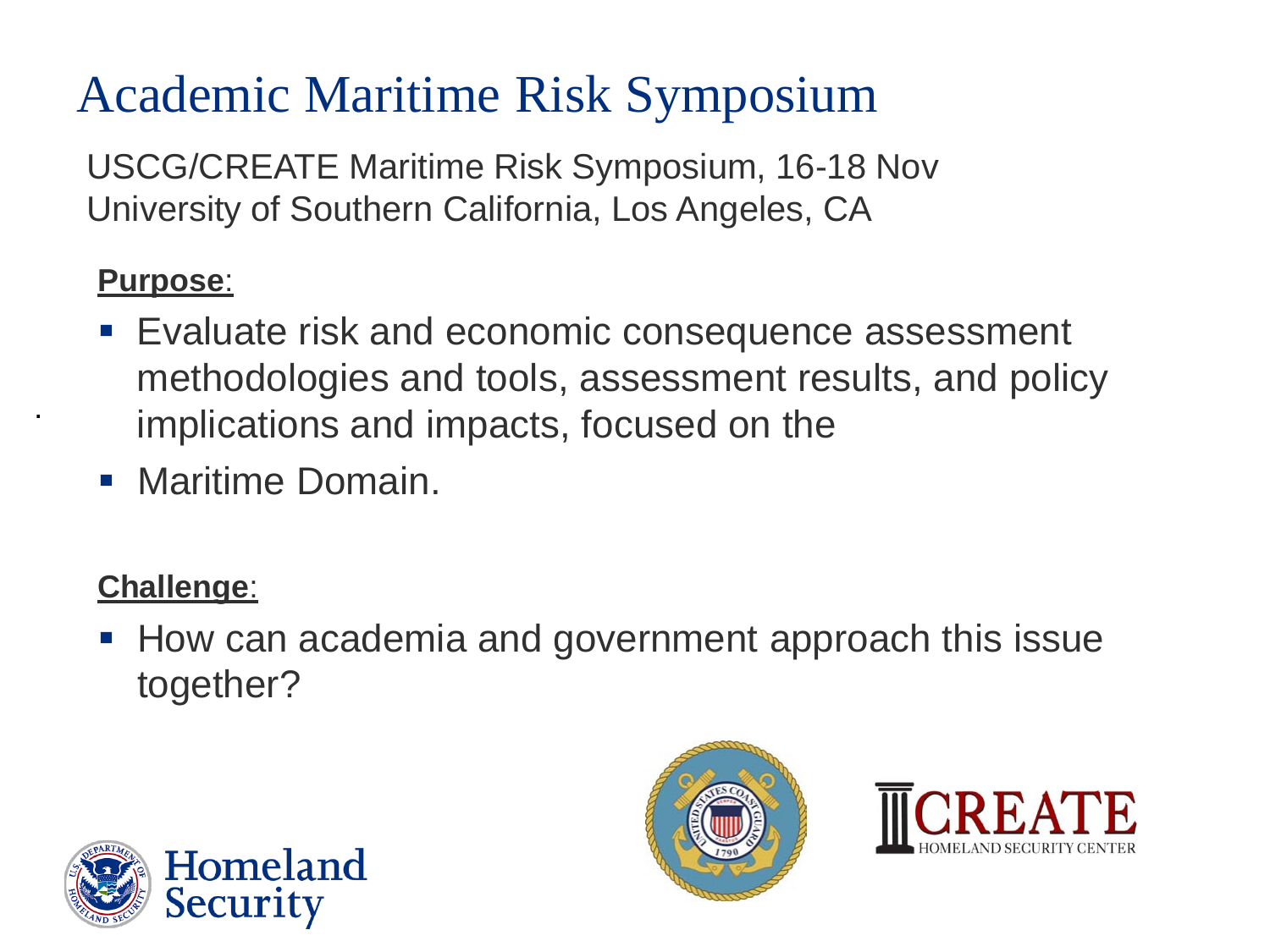## Other USCG COE Engagement

- CCICADA (Rutgers) COE on advanced data analysis:
	- **Tayfur Altiok is doing research/analysis for USCG on risk** assessment for the Delaware River





ଇ

**Center for Advanced Data Analysis** 

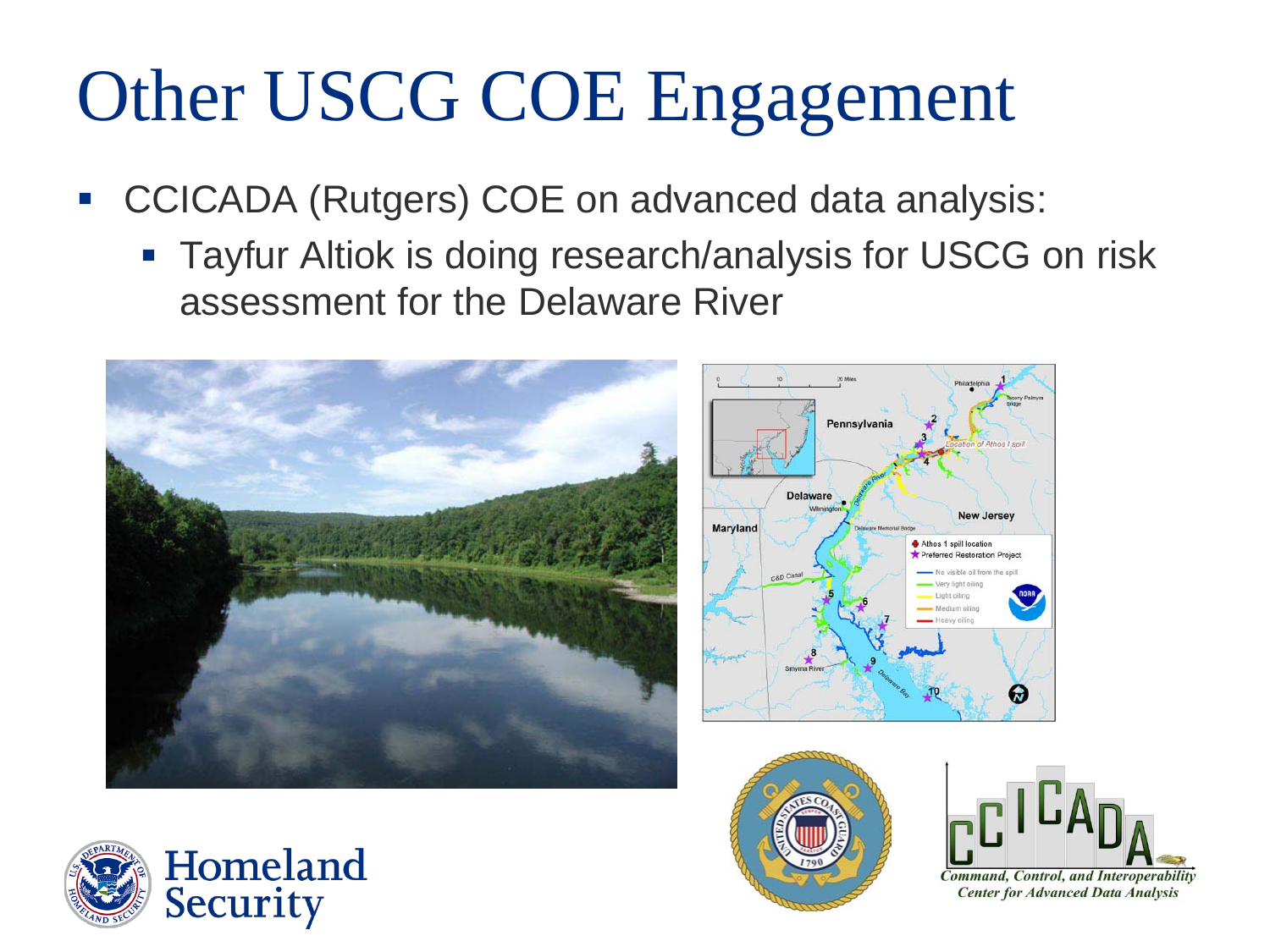## Future Engagement

**Basic Ordering Agreements (contracts)** 

<https://collaborate.st.dhs.gov/oup/boa/default.aspx>

- **Modifications of Cooperative Agreements for Research** (assistance agreements)
- Website and database of projects at:
	- **WWW.hsuniversityprograms.org**
- **Educational Opportunities for DHS Staff**
- **Hosting COE Professors on Sabbaticals**